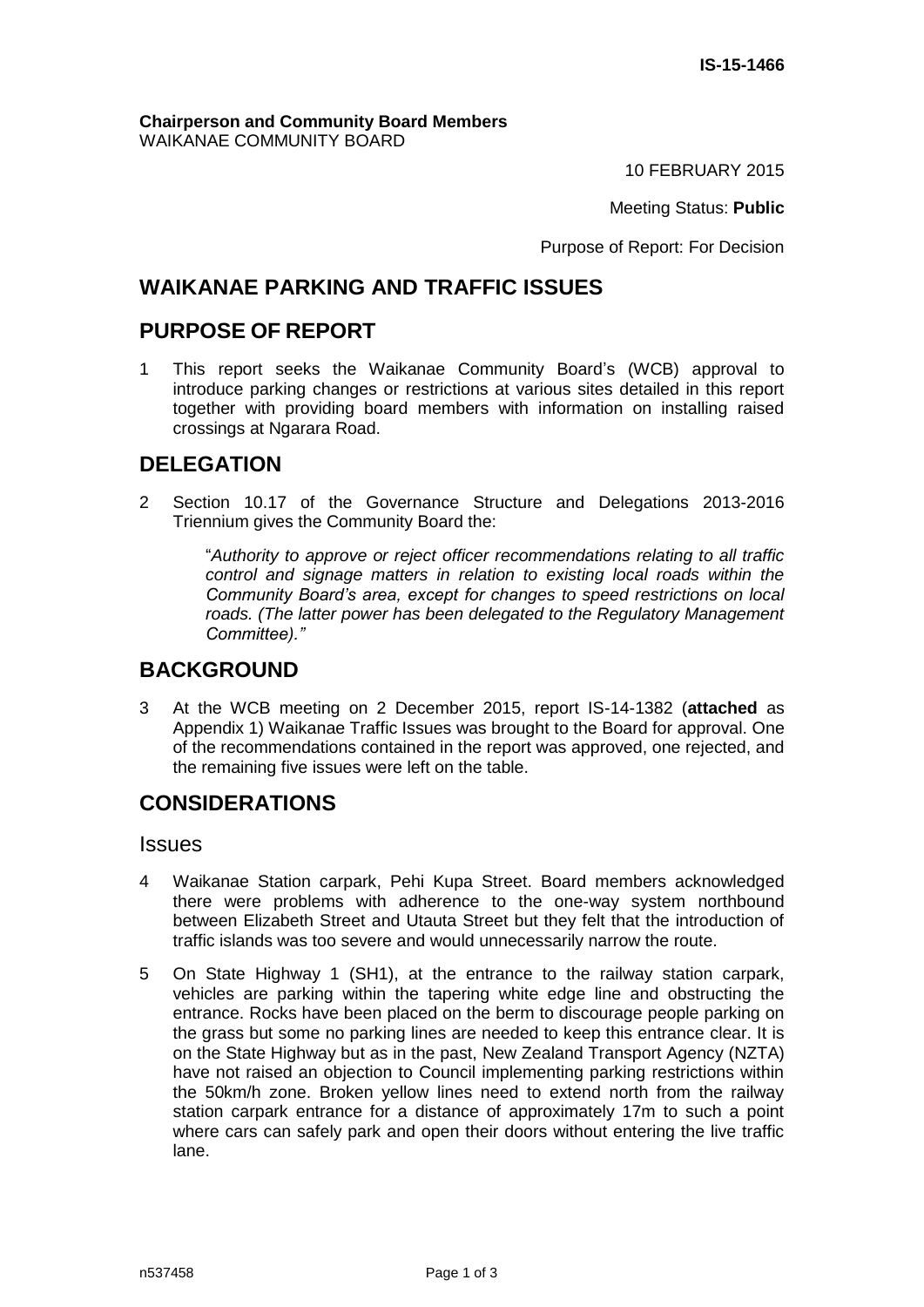- 6 On Parata Street at the southern corner of its junction with Kapanui Road, there is a single carpark between the corner and the driveway to number 24 Parata Street. Cars parking there obscure visibility for waiting vehicles and there have been repeated calls to remove this parking space**.** The crash history for the last 5 years has been checked and there is only one recorded crash at this intersection, where a northbound car hit a car turning right into Kapanui Road. The crash was not related to visibility issues at this junction. Placing no parking lines at this location will improve visibility at this junction but will also place more pressure on available parking spaces in this vicinity.
- 7 On Parata Street in the vicinity of Charles Fleming Retirement Village (Rymans), there have been calls to place broken yellow lines down one or both sides of the road. The parking problem is a combination of construction workers' vehicles, Rymans staff vehicles, and other visitors and service vehicles to the site. The road is not wide enough to allow parking on both sides and even with parking down one side of the road there is insufficient width for two vehicles to pass side by side. Council is looking at Rymans resource consent to clearly establish the consented parking conditions. Then, subject to WCB approval, the Roading Asset Manager will write to them notifying the intention to introduce broken yellow lines down one or both sides of the road along their street frontage.
- 8 The WCB has asked for further information regarding the installation of a raised crossing or raised table adjacent to the Waikanae Pool. Officers have looked at the feasibility of a continuous raised table between Rimu Street and Belvedere Avenue but have discounted this primarily on road safety grounds. While traffic would be obliged to slow down to negotiate any initial ramp or grade change it could then speed up again past the pool in either direction particularly during winter months when there is no activity at the pool.
- 9 A series of raised crossings is the preferred option. This will have less civil engineering impacts in relation to drainage issues and multiple driveways and is simpler, quicker and cheaper to construct. An individual raised pedestrian crossing such as at Mill Road would cost in the vicinity of \$30,000 and two or three raised crossings along with an integrated bus stop area are now being investigated for this site. This has been added to our Minor Improvements programme for the 2015/16 financial year at which time further consultation and engineering designs will be undertaken.

### Financial Considerations

10 The cost of the proposed works can be accommodated in the 2014/2015 maintenance and Minor Safety Improvement budgets.

#### Legal Considerations

11 Details any statutory requirements, referencing the appropriate clause/s of legislation and any internal legal advice sought (as appropriate).

#### **Consultation**

12 Several reports have been presented to the WCB where these options have been presented for discussion. The recommendations contained in this report have been amended to reflect feedback from this consultation.